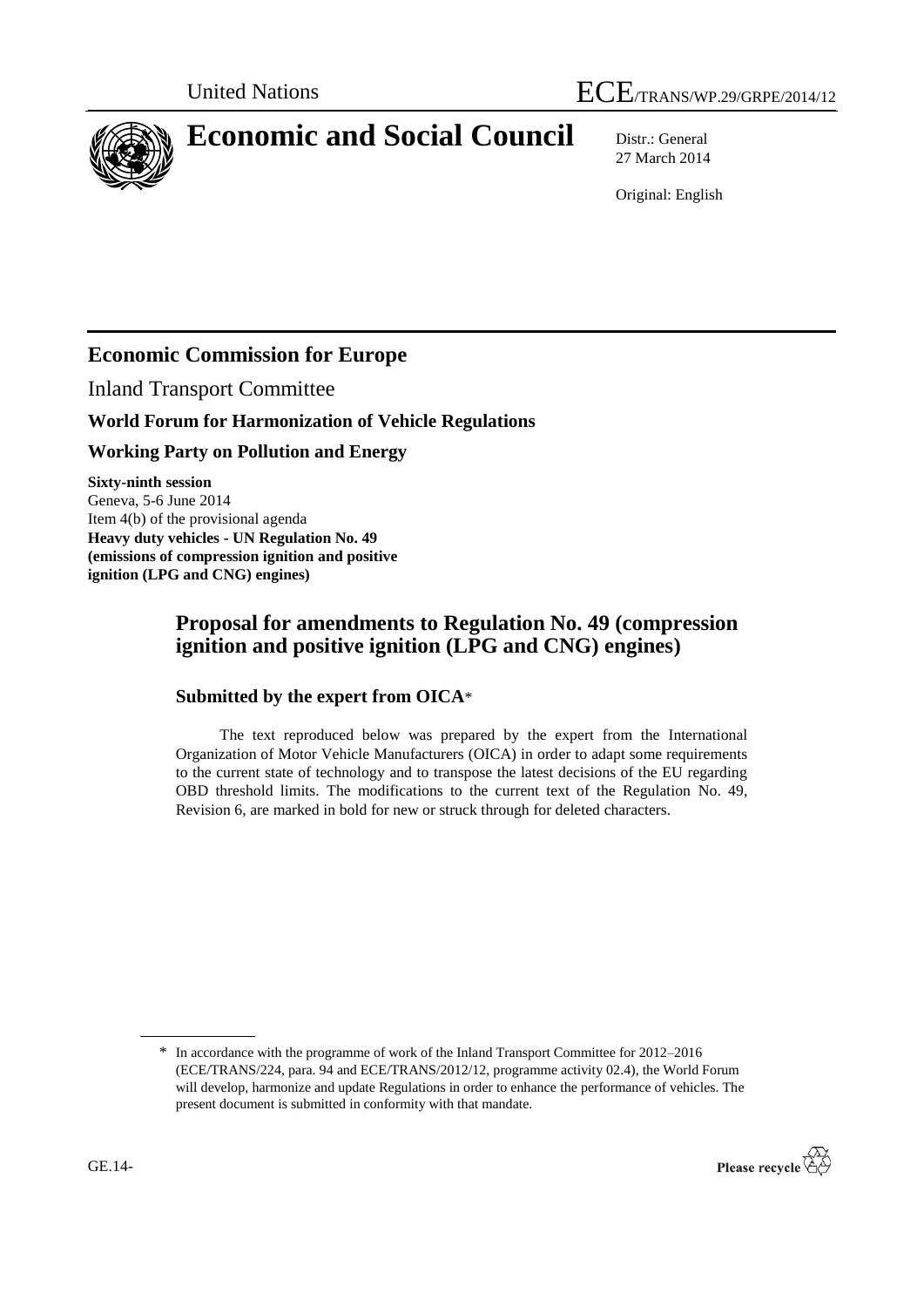#### **I. Proposal**

*Paragraph 4.10.8.,* amend to read:

"4.10.8. If the manufacturer chooses, until the date specified in paragraph  $13.2.2$ . **13.2.3**. for new type approvals, he may use alternative provisions for the monitoring of the Diesel Particulate Filter (DPF) as set out in paragraph 2.3.2.2. of Annex 9A."

*Paragraphs 13.2.1. to 13.3.3.,* amend to read:

- "13.2.1. Contracting Parties applying this Regulation shall, from the date of entry into force of the 06 series of amendments to this Regulation, grant an ECE approval to an engine system or vehicle only if it complies with:
	- (a) The requirements of paragraph 4.1. of this Regulation;
	- (b) The performance monitoring requirements of paragraph 2.3.2.2. of Annex 9A **in the case of diesel and dual-fuel engines and vehicles**;
	- (c) The  $NO<sub>x</sub> OTL$  monitoring requirements as set out in the row "phase in period" of the Table**s** 1 and 2 of Annex 9A, **in the case of diesel and dual-fuel engines and vehicles**;
	- **(d) The NO<sup>x</sup> monitoring requirements as set out in the row "phase in period" of Table 2 of Annex 9A, in the case of gas fuelled engines and positive ignition engines ;**
	- (**e**) The Reagent quality and consumption "phase-in" requirements as set out in paragraphs 7.1.1.1. and 8.4.1.1. of Annex 11.
- 13.2.1.1. In accordance with the requirements of paragraph 6.4.4. of Annex 9A manufacturers are exempted from providing a statement of OBD in-use Performance compliance.
- 13.2.2. **In the case of gas fuelled engines and positive ignition engines**, Contracting Parties applying this Regulation shall, from 1 September 2014, grant an **UN** approval to an engine system or vehicle only if it complies with:
	- (a) The requirements of paragraph 4.1. of this Regulation;
	- (b) The PM Mass OTL monitoring requirements as set out in the row "phase in period" of Table 1 of Annex 9A;
	- $\left(\frac{e}{e}\right)$  (b) The NOx OTL monitoring requirements as set out in the row "phasein period" of Tables  $1$  and 2 of Annex 9A;
	- **(c) The CO OTL monitoring requirements as set out in the row "phase-in period" of Table 2 of Annex 9A;**
	- (d) The Reagent quality and consumption "phase-in" requirements as set out in paragraphs 7.1.1.1. and 8.4.1.1. of Annex 11.
- 13.2.2.1. In accordance with the requirements of paragraph 6.4.4. of Annex 9A manufacturers are exempted from providing a statement of OBD in-use Performance compliance.
- 13.2.3. Contracting Parties applying this Regulation shall, from 31 December 2015, grant an ECE approval to an engine system or vehicle only if it complies with: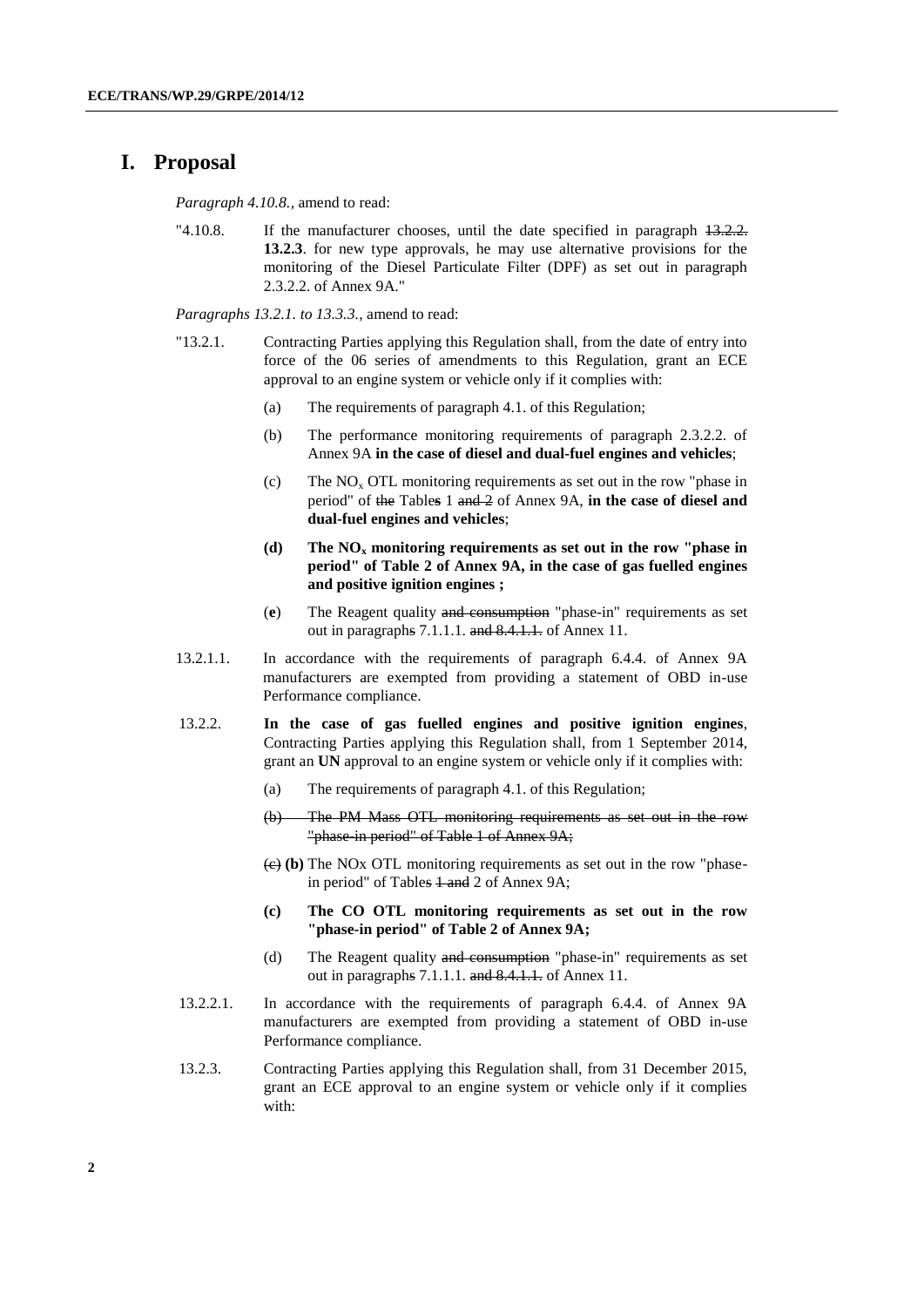- (a) The requirements of paragraph 4.1. of this Regulation;
- (b) The PM Mass OTL monitoring requirements as set out in the row "general requirements" of Table 1 of Annex 9A **in the case of diesel and dual-fuel engines and vehicles**;
- (c) The NOx OTL monitoring requirements as set out in the row "general requirements" of Tables  $\frac{1}{2}$  and 2 of Annex 9A **in the case of diesel and dual-fuel engines and vehicles**;
- **(d) The NOx and CO OTL monitoring requirements as set out in the row "general requirements" of Table 2 of Annex 9A in the case of gas fuelled engines and positive ignition engines;**
- (d) **(e)**The Reagent quality and consumption "general" requirements as set out in paragraphs 7.1.1.1. and 8.4.1. of Annex 11.
- (e) **(f)** The requirements regarding the plan and implementation of the monitoring techniques according to paragraphs 2.3.1.2. and 2.3.1.2.1. of Annex 9A;
- (f) **(g)** The requirements of paragraph 6.4.1. of Annex 9A for providing a statement of OBD in-use Performance compliance.
- 13.3. Limit of validity of type approvals
- 13.3.1. As from the 1 January 2014, type approvals granted to this Regulation as amended by the 05 series of amendments shall cease to be valid.
- 13.3.2. As from 1 September 2015, **in the case of gas fuelled engines and positive ignition engines,** type approvals granted to this Regulation as amended by the 06 series of amendments , which do not comply with the requirements of paragraph 13.2.2., shall cease to be valid.
- 13.3.3. As from 31 December 2016, type approvals granted to this Regulation as amended by the 06 series of amendments, which do not comply with the requirements of paragraph 13.2.2 13.2.3., shall cease to be valid."

*Insert a new paragraph 13.3.4.,* to read:

**"13.3.4. Type approvals granted to compression ignition and dual-fuel engines and vehicles which comply with the requirements of this Regulation and however have a Character B after the approval number specified in Annex 3 to this Regulation, shall remain valid until the date considered in paragraph 13.3.3."**

*Annex 1, Part 1, in the table,* delete section 3.2.12.2.8.6.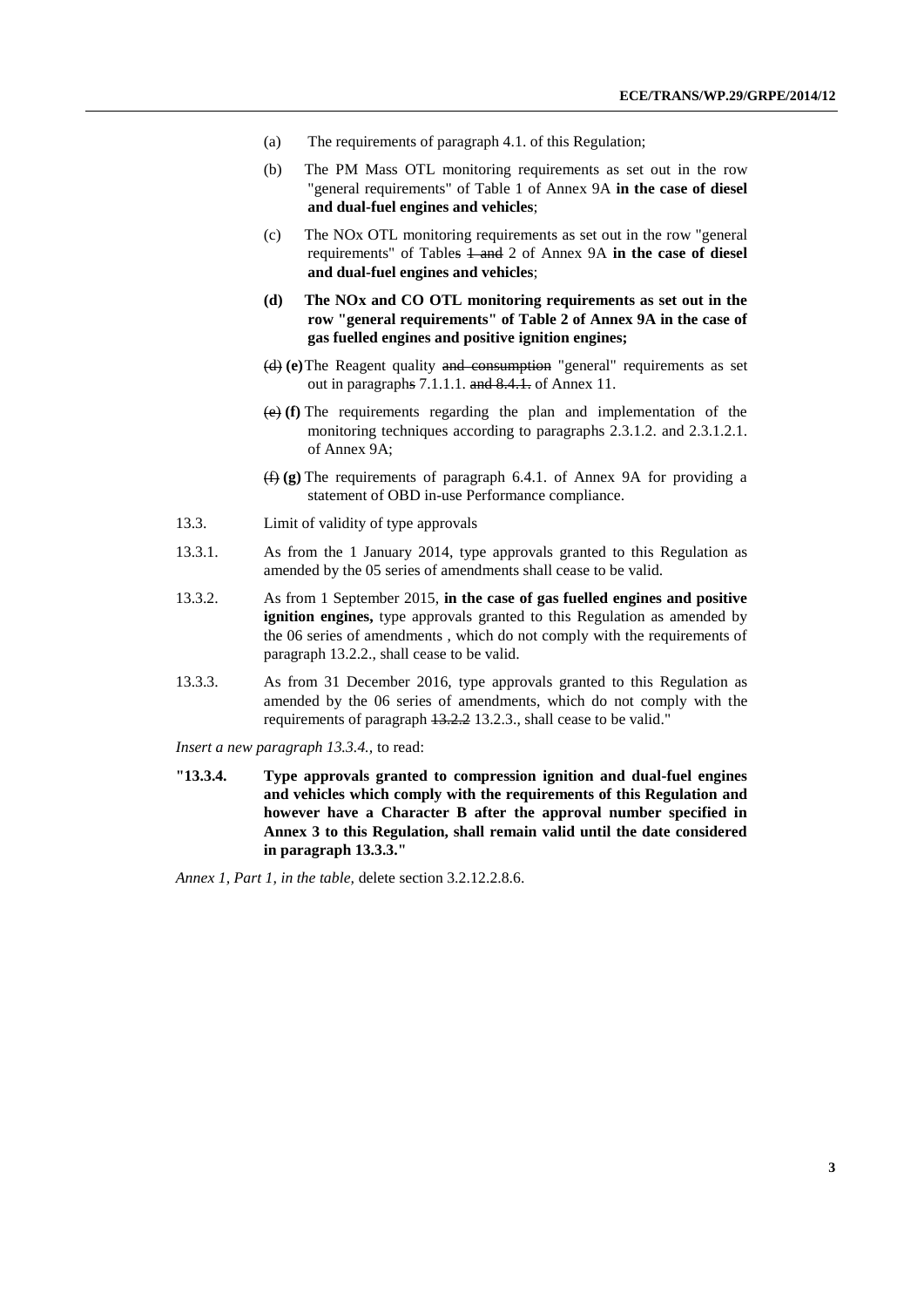ECE/TRANS/WP.29/GRPE/2014/12 **ECE/TRANS/WP.29/GRPE/2014/12**

**4** Annex 3, Table 1, including reference notes, replace to read:

#### "Table 1

#### **Letters with reference to requirements of OBD and SCR systems**

| <i><b>Character</b></i> | NO <sub>r</sub> OTL <sup>1</sup>                                  | <b>PM OTL<sup>2</sup></b>                                  | CO OTL <sup>6</sup>                                         | $IUPR^{13}$           | Reagent<br>quality    | <b>Additional</b><br><i><b>OBD</b></i><br>$monitors^{12}$ | <b>Implementation</b><br>dates: new types          | Date when type<br>approval cease to be<br>valid |
|-------------------------|-------------------------------------------------------------------|------------------------------------------------------------|-------------------------------------------------------------|-----------------------|-----------------------|-----------------------------------------------------------|----------------------------------------------------|-------------------------------------------------|
| $\mathbf{A}$            | Row "phase-in<br>period" of Tables 1<br>and 2 of Annex 9A         | Performance.<br>monitoring $3$                             | N/A                                                         | Phase-in $7$          | Phase in <sup>4</sup> | N/A                                                       | Date of entry into<br>force of 06 series<br>of R49 | 31 August $2015^9$<br>31 December $2016^{10}$   |
| ${\bf B}^{11}$          | Row "phase-in<br>period" of Tables 1<br>and 2 of Annex 9A         | N/A                                                        | Row "phase-in<br>period" of<br>Table 2 of<br>Annex 9A       | Phase-in <sup>7</sup> | Phase in <sup>4</sup> | N/A                                                       | 1 September 2014                                   | 31 December 2016                                |
| $\mathbf C$             | Row "general<br>requirements" of<br>Tables 1 and 2 of<br>Annex 9A | Row "general<br>requirements"<br>of Table 1 of<br>Annex 9A | Row "general"<br>requirements"<br>of Table 2 of<br>Annex 9A | General <sup>8</sup>  | General <sup>5</sup>  | Yes                                                       | 31 December 2015                                   |                                                 |

*Notes:*

**1 "NOx OTL" monitoring requirements as set out in Table 1 of Annex 9A for diesel and dual-fuel engines and vehicles and in Table 2 of Annex 9A for gas and positive ignited engines and vehicles. 2**

**"PM OTL" monitoring requirements as set out in Table 1 of Annex 9A for diesel and dual-fuel engines and vehicles.**

**3 "Performance monitoring" requirements as set out in paragraph 2.3.2.2. of Annex 9A.**

**Reagent quality "phase-in" requirements as set out in paragraph 7.1.1.1. of Annex 11.**<br>Reagent quality "personal" proprietations as set out in paragraph 7.1.1.1. of Annex 11.

**<sup>5</sup> Reagent quality "general" requirements as set out in paragraph 7.1.1. of Annex 11.**

**6 "CO OTL" monitoring requirements as set out in Table 2 of Annex 9A for gas and positive ignited engines and vehicles.**

**7 excluding the statement required by paragraph 6.4.1. of Annex 9A .**

**8 including the statement required by paragraph 6.4.1. of Annex 9A .**

**<sup>9</sup>For positive-ignition engines and vehicles.**

<sup>10</sup> For compression-ignition and dual-fuel engines and vehicles.

**<sup>11</sup> Only applicable to positive-ignition engines and vehicles**

<sup>12</sup> **12 "Additional provisions concerning monitoring requirements" as set out in paragraph 2.3.1.2. of Annex 9A.**<br>**IIDD** greatfiections are set out in Annexes 0A and 0C of this Resultion. PL ansines are not subjected to

**<sup>13</sup> IUPR specifications are set out in Annexes 9A and 9C of this Regulation. PI engines are not subjected to IUPR"**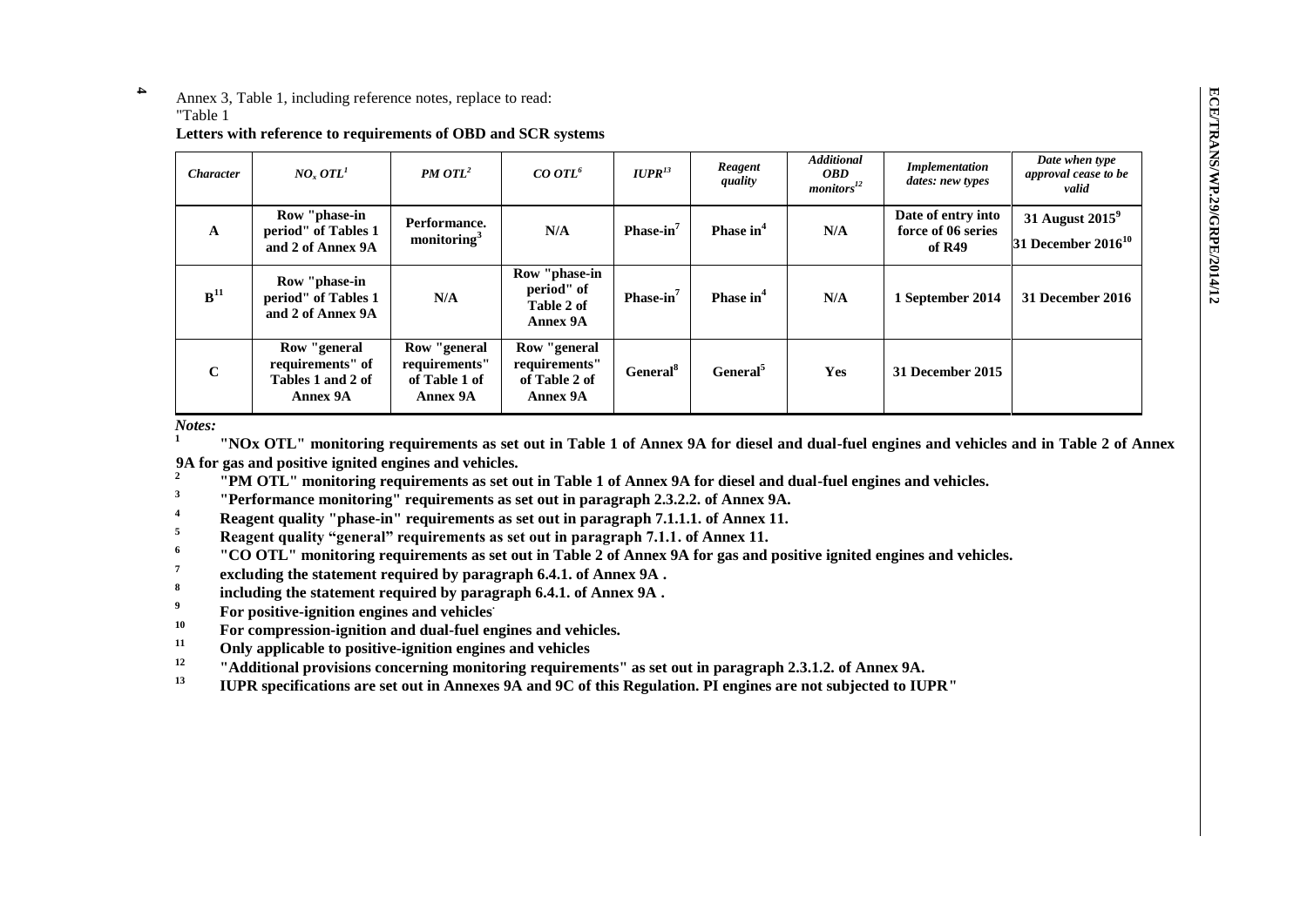*Annex 9A, paragraph 2.2.,* amend to read:

"2.2. Reserved. **Requirements regarding operating sequences and driving cycles for hybrid vehicles and vehicles with stop-start systems."**

*Annex 9A, insert new paragraphs 2.2.1. to 2.2.2.3.*, to read:

- **"2.2.1. Operating sequence**
- **2.2.1.1. For vehicles that employ engine shut-off strategies that are commanded by the engine control system (for example hybrid bus with engine shutoff at idle) and that are followed by an engine cranking, the (engine shutoff – engine cranking) sequence shall be considered as part of the existing operating sequence.**
- **2.2.1.2. The manufacturer shall provide the description of such strategies in the documentation considered in paragraphs 3.1.3. (a) and 3.1.3. (b) of this Regulation.**
- **2.2.1.3. In the case of a hybrid vehicle, the operating sequence shall start at the time of the engine start or at the time when the vehicle starts moving, whichever occurs first.**
- **2.2.2. Driving cycle**
- **2.2.2.1. For vehicles that employ engine shut-off strategies that are commanded by the engine control system (for example hybrid bus with engine shutoff at idle) and that are followed by an engine cranking, the (engine shutoff – engine cranking) sequence shall be considered as part of the existing driving cycle.**
- **2.2.2.2. The manufacturer shall provide the description of such strategies in the documentation considered in paragraphs 3.1.3. (a) and 3.1.3. (b) of this Regulation.**
- **2.2.2.3. In the case of a hybrid vehicle, the driving cycle shall start at the time of the engine start or at the time when the vehicle starts moving, whichever occurs first."**

*Annex 9A, paragraph 2.3.2.2.,* amend to read:

"2.3.2.2. In the case of a wall flow diesel particulate filter (DPF), **until the date specified in paragraph 13.2.3. of this Regulation for new type approvals and paragraph 13.3.3. for new registrations**, the manufacturer may choose to apply the performance monitoring requirements set out in Appendix 8 to Annex 9B instead of the requirements of paragraph 2.3.2.1., if he can demonstrate with technical documentation that in case of deterioration there is a positive correlation between the loss of filtration efficiency and the loss of pressure drop ("delta pressure") across the DPF under the operating conditions of the engine specified in the test described in Appendix 8 to Annex 9B."

*Annex 9A, paragraph 2.4.1., including footnote,* amend to read:

"2.4.1. Reserved<sup>1</sup> If requested by the manufacturer, for vehicles of categories  $M_2$  **and**  $N_1$ **, for vehicles of categories**  $M_1$  **<b>and**  $M_2$  with a technically **permissible maximum laden mass not exceeding 7.5 tonnes, and for vehicles of category**  $M_3$  **Class I, Class II and Class A and**  $B^1$  **with a permissible mass not exceeding 7.5 tonnes, compliance with the requirements of Annex 11 to the 07 series of amendments to Regulation**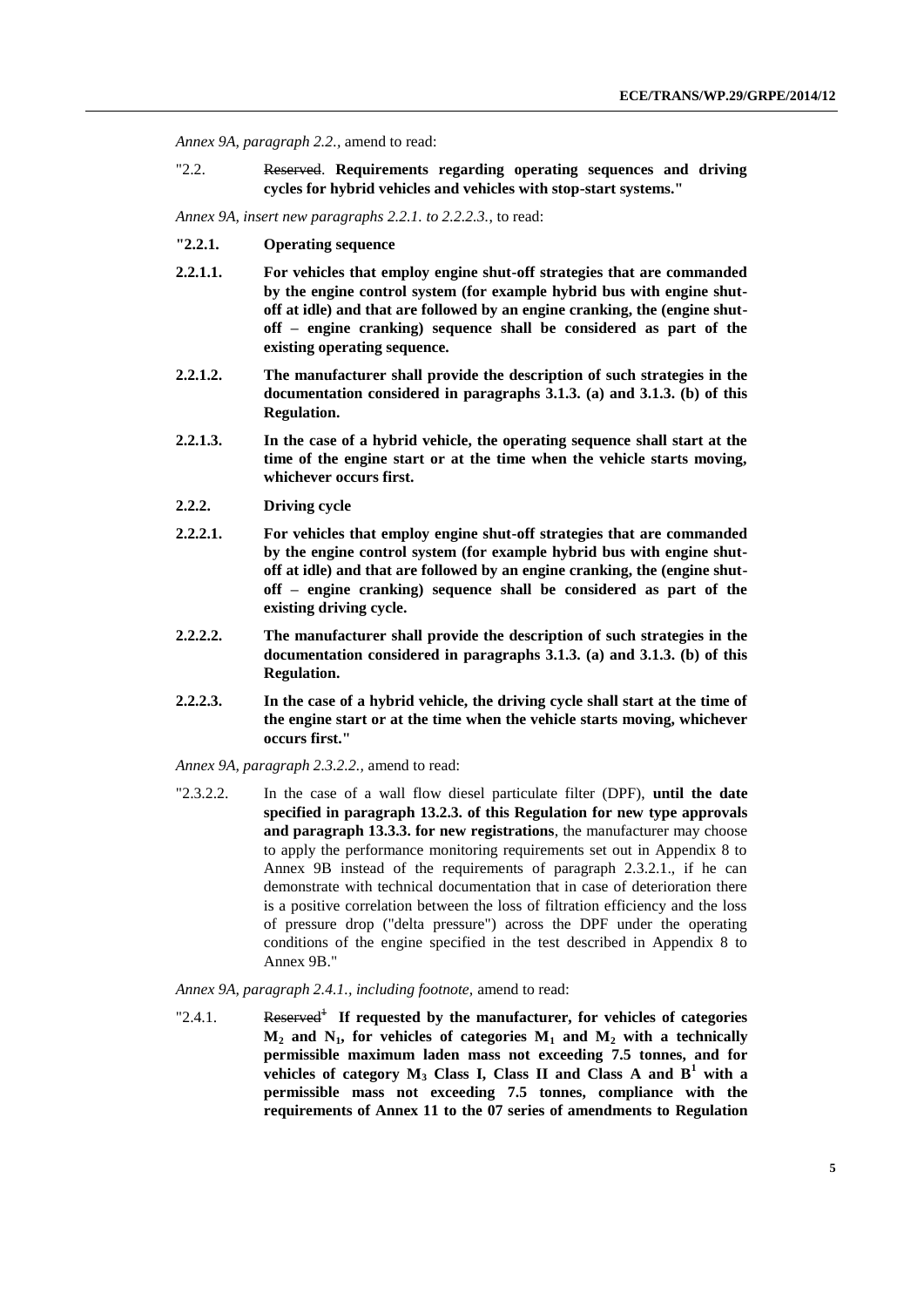-

**No. 83 shall be considered equivalent to the compliance with this Annex, according to the following equivalences:**

**[www.unece.org/trans/main/wp29/wp29wgs/wp29gen/wp29resolutions.html"](http://www.unece.org/trans/main/wp29/wp29wgs/wp29gen/wp29resolutions.html)**

*Annex 9A, insert new paragraphs 2.4.1.1. to 2.4.1.3.2.2.,* to read:

- "**2.4.1.1. The OBD standard "Interim OBD threshold limits" in Table A11/3 of Annex 11 to the 07 series of amendments to Regulation No. 83 shall be considered as equivalent to the character A of the Table 1 of Annex 3 to this Regulation.**
- **2.4.1.2. The OBD standard "Preliminary OBD threshold limits" in Table A11/2 of Annex 11 to the 07 series of amendments to Regulation No. 83 shall be considered as equivalent to the character B of the Table 1 of Annex 3 to this Regulation.**
- **2.4.1.3. The OBD standard "Final OBD threshold limits" in Table A11/1 of Annex 11 to the 07 series of amendments to Regulation No. 83 shall be considered as equivalent to the character C of the Table 1 of Annex 3 to this Regulation.**
- **2.4.1.3.1. If such alternative approval is used, the information related to OBD systems in section 3.2.12.2.7. of Part 2 of Annex 1 is replaced by the information of section 3.2.12.2.7. of Annex 1 to the 07 series of amendments to Regulation No. 83.**
- **2.4.1.3.2. The equivalences set out in paragraph 2.4.1. shall apply in the following manner:**
- **2.4.1.3.2.1. The OTL's and dates referred to in Table 1 of Annex 3 to this Regulation and relevant to the assigned character for which the type-approval is sought shall apply;**
- **2.4.1.3.2.2. The requirements on NOx control measures described in paragraphs 2.1.2.2.1. to 2.1.2.2.4. of Annex 11 shall apply.**"

*Annex 9A, Table 2,* amend to read:

"Table 2

OTLs (all gas fuelled engines and positive ignition engines fitted to vehicles belonging to category  $M_3$ , to  $N_2$  vehicles having a maximum permissible mass exceeding 7.5 tonnes, and to  $N_3$  vehicles)

|                      | Limit in mg/kWh |                   |
|----------------------|-----------------|-------------------|
|                      | $NO_{r}$        | CO <sup>t</sup>   |
| Phase-in period      | 1 500           | 7500 <sup>1</sup> |
| General requirements | l 200           | 7500              |

<sup>1</sup> The OTL for CO shall be set at a later stage. **Mandatory as from the dates specified in paragraphs 13.2.2. and 13.3.2. of this Regulation, as appropriate.**"

*Annex 9B, paragraph 3.5.,* amend to read:

<sup>1</sup> This paragraph has been reserved for future alternative approvals (e.g. transposition of Euro VI into Regulation No. 83). **As defined in the Consolidated Resolution on the Construction of Vehicles (R.E.3.), document ECE/TRANS/WP.29/78/Rev.3, para. 2. -**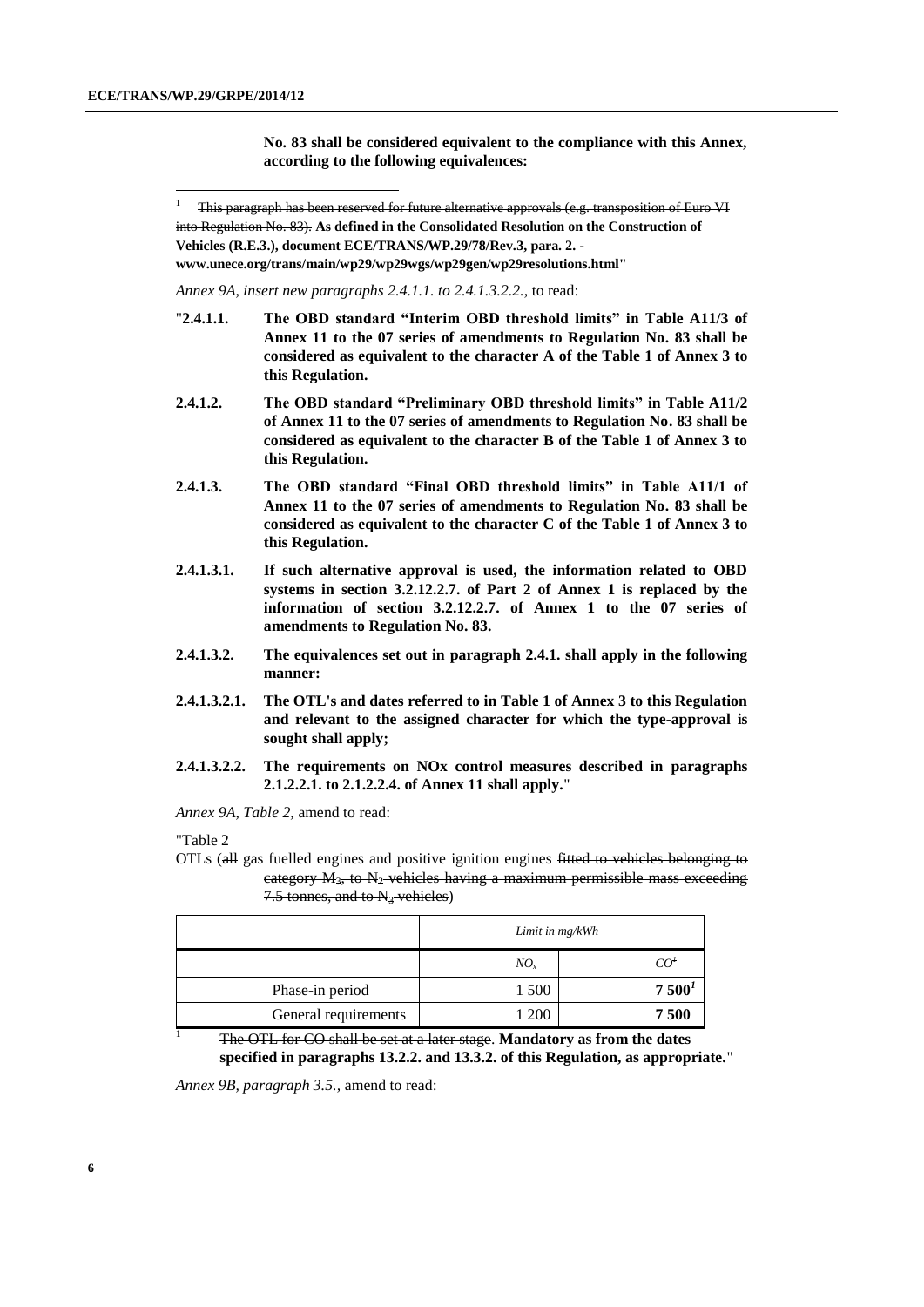"3.5. *"Continuous-MI"* means the malfunction indicator showing a steady indication at all times while the key is in the on (run) position with the engine running **from the time the key is moved to on (run) position and the engine is started** (ignition on – engine on) **or the vehicle starts moving, whichever occurs first, and extinguishing when the key is moved to off."**

*Annex 9B, paragraph 3.22.,* amend to read:

"3.22. *"Short-MI"* means the malfunction indicator showing a **15 seconds** steady indication from the time the key is moved to on (run) position and the engine is started (ignition on - engine on) **or the vehicle starts moving**, and extinguishing **either** after **these** 15 seconds or **when** the key is moved to off, whichever occurs first."

*Annex 9B, paragraph 4.6.4.,* amend to read:

"4.6.4. MI activation at key-on/engine-off

The MI activation at key-on/engine-off shall consist of two sequences separated by a 5 seconds MI off:

- (a) The first sequence is designed to provide an indication of the MI functionality and the readiness of the monitored components;
- (b) The second sequence is designed to provide an indication of the presence of a malfunction.

**The first sequence starts from the first time the system is at key-on position and stops either at its normal completion or when the key is set to the key-off position, whichever occurs first.**

The second sequence is repeated until **either the** engine is started<sup>1</sup> (engineon), **the vehicle starts moving,** or the key is set to the key-off position**, whichever occurs first**.

At the request of the manufacturer, this activation may only occur once during an operating sequence (for example in case of start-stop systems).

*Annex 9B, paragraphs 4.6.5.1.1. and 4.6.5.1.2.,* amend to read:

"4.6.5.1.1. Continuous-MI counter

-

The OBD system shall contain a continuous-MI counter to record the number of hours during which the **internal combustion** engine has been operated while a continuous-MI is activated. ... "(remainder unchanged)

"4.6.5.1.2. Cumulative continuous-MI counter

The OBD system shall contain a cumulative continuous-MI counter to record the cumulative number of hours during which the **internal combustion** engine has been operated over its life while a continuous-MI is activated. …" (remainder unchanged)

*Annex 9B, paragraph 4.6.5.2.1.,* amend to read:

"4.6.5.2.1. Single B1-counter

The OBD system shall contain a B1 counter to record the number of hours during which the **internal combustion** engine has operated while a Class B1 malfunction is present. …" (remainder unchanged)

<sup>&</sup>lt;sup>1</sup> An engine may be considered started during the cranking phase."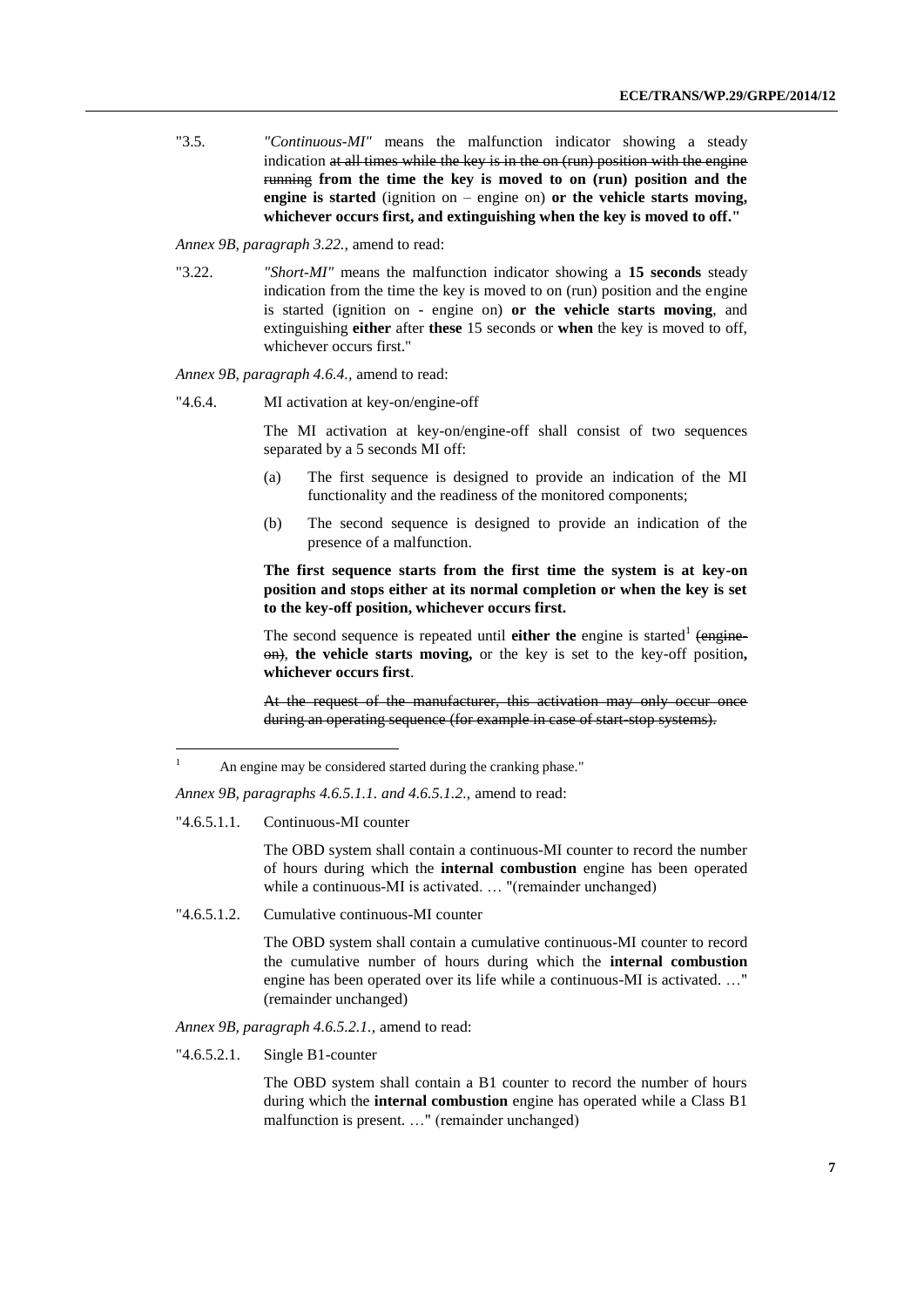-

*Annex 9C, paragraph 5.5.,* amend to read:

"5.5. Requirements for incrementing the ignition cycle counter

The ignition cycle counter shall be incremented once and only once per engine start **driving cycle**."

*Annex 11, paragraph 2.1.1., including footnote,* amend to read:

"2.1.1. Reserved<sup>1</sup>. If requested by the manufacturer, for vehicles of categories  $M_2$  **and N<sub>1</sub> for vehicles of categories**  $M_1$  **<b>and N<sub>2</sub>** with a technically **permissible maximum laden mass not exceeding 7.5 tonnes, and for vehicles of category M<sup>3</sup> Class I, Class II and Class A and Class B<sup>1</sup> with a permissible mass not exceeding 7.5 tonnes, compliance with the requirements of Annex 6 to the 07 series of amendments to Regulation No. 83 shall be considered equivalent to the compliance with this Annex.**

**[www.unece.org/trans/main/wp29/wp29wgs/wp29gen/wp29resolutions.html"](http://www.unece.org/trans/main/wp29/wp29wgs/wp29gen/wp29resolutions.html)**

*Annex 11, insert new paragraphs 2.1.2. to 2.1.2.2.5.,* to read:

- **"2.1.2. If the alternative approval is used:**
- **2.1.2.1. The information related to the correct operation of NOx control measures in paragraphs 3.2.12.2.8.1 to 3.2.12.2.8.5 of Part 2 of Annex 1 to this Regulation is replaced by the information of paragraph 3.2.12.2.8 of Annex 1 to the 07 series of amendments to Regulation No. 83.**
- **2.1.2.2. The following exceptions shall apply regarding the application of the requirements set out in Appendix 6 to the 07 series of amendments to Regulation No. 83 and those of this Annex:**
- **2.1.2.2.1. The provisions on reagent quality monitoring set out in paragraphs 7.1 to 7.1.2 of this Annex shall apply, instead of paragraphs 4.1 and 4.2 of Appendix 6 to the 07 series of amendments to Regulation No. 83.**
- **2.1.2.2.2. The provisions on dosing activity monitoring set out in section 8.4 of this Annex shall apply, instead of section 5 of Appendix 6 to the 07 series of amendments to Regulation No. 83.**
- **2.1.2.2.3. The driver warning system referred to in sections 4, 7 and 8 of this Annex shall be understood as the driver warning system in section 3 of Appendix 6 to the 07 series of amendments to Regulation No. 83.**
- **2.1.2.2.4. Section 6 of Appendix 6 to the 07 series of amendments to Regulation No. 83 shall not apply.**
- **2.1.2.2.5. The provisions set out in paragraph 5.2 of this Annex shall apply in the case of vehicles for use by the rescue services or to vehicles designed and constructed for use by the armed services, civil defence, fire services and forces responsible for maintaining public order."**

*Annex 11, paragraphs 7.1.1. to 7.1.1.2.,* amend to read:

 $\degree$ 7.1.1. The manufacturer shall specify a minimum acceptable reagent concentration CDmin, which **a value CDmin, which is greater than the highest reagent** 

<sup>1</sup> This paragraph has been reserved for future alternative approvals (e.g. transposition of Euro VI into Regulation No. 83). **As defined in the Consolidated Resolution on the Construction of Vehicles (R.E.3.), document ECE/TRANS/WP.29/78/Rev.2, para. 2. -**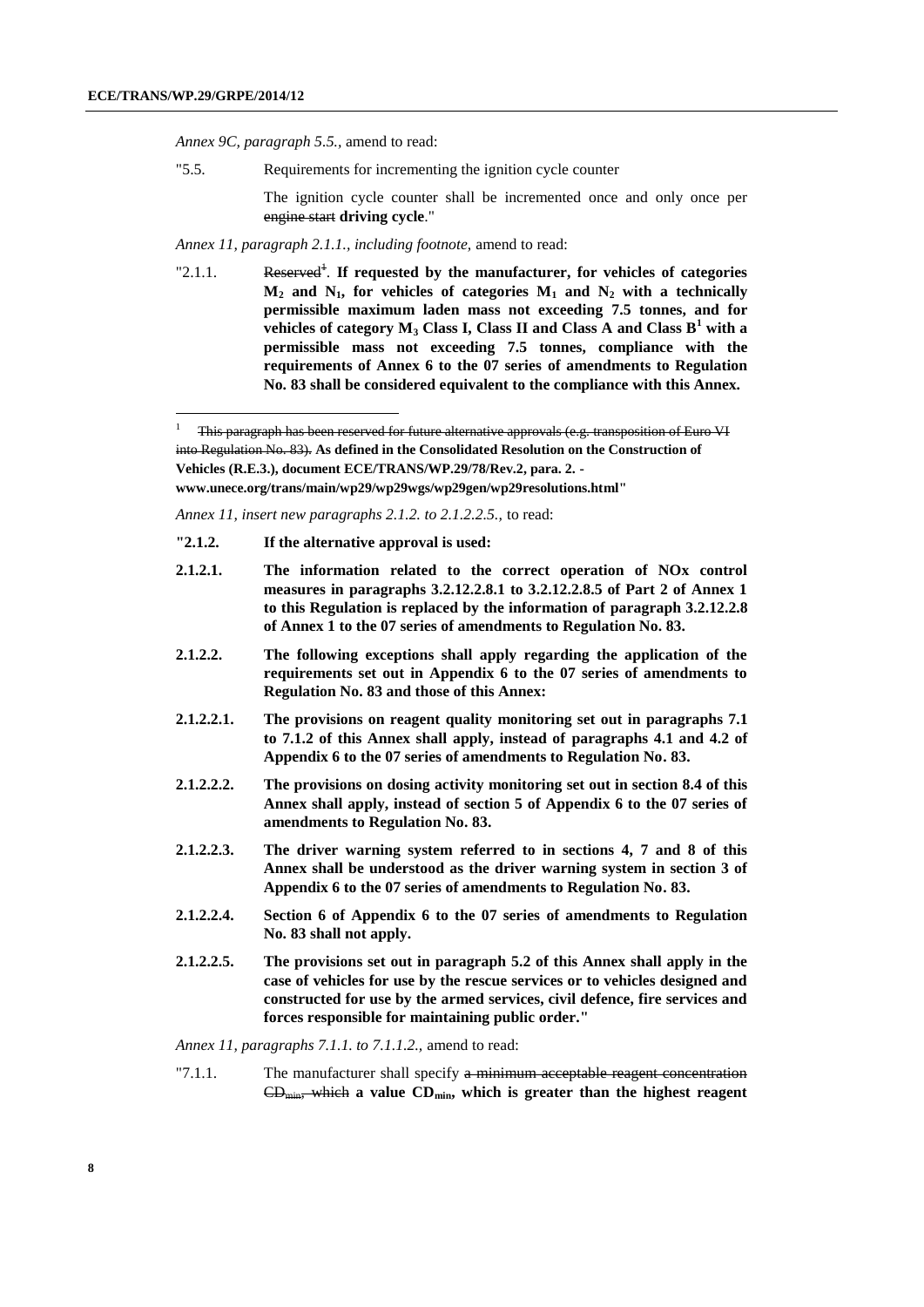**concentration that** results in tailpipe emissions not exceeding the limit values specified in paragraph 5.3. of this Regulation.

- 7.1.1.1. During the phase-in period specified in paragraph 4.10.7. of this Regulation and upon request of the manufacturer for the purpose of paragraph 7.1.1. the reference to the  $NO<sub>x</sub>$  emission limit specified in paragraph 5.3. to this Regulation shall be replaced by the value of 900 mg/kWh.
- 7.1.1.2. The correct value of  $CD_{min}$  shall be demonstrated during type approval by the procedure defined in Appendix 6 to this annex and recorded in the extended documentation package as specified in paragraph 5.1.4. to this Regulation."

*Annex 11, paragraphs 8.1. to 8.2.3.,* amend to read:

- "8.1. The vehicle shall include a means of determining **interruption of the** reagent consumption and providing off-board access to consumption information **dosing activity (including due to a blocked reagent dosing system).**
- 8.2. Reagent consumption and dosing activity counters
- $8.2.1.$  A specific counter shall be attributed to the reagent consumption (the "reagent consumption counter") and another to the dosing activity (the "dosing activity counter"). These **This** counters shall count the number of engine operating hours which occur with an incorrect reagent consumption and, respectively, an interruption of the reagent dosing activity.
- 8.2.2. Details of the reagent consumption counter and dosing counter activation and deactivation criteria and mechanisms are described in Appendix 2 to this annex.
- 8.2.3. The reagent consumption counter and the dosing counter information shall be made available in a standardised manner according to the provisions of Appendix 5 to this annex."
- *Annex 11, paragraphs 8.3. to 8.3.2.,* deleted.
- *Annex 11, paragraphs 8.4.1. and 8.4.1.1.,* deleted.
- *Annex 11, former paragraph 8.4.2.,* renumber as 8.4.1.

*Annex 11, paragraphs 8.5.1. and 8.5.2*., amend to read:

- "8.5.1. The low-level inducement system described in paragraph 5.3. shall be enabled, and subsequently activated according to the requirements of that section, if an error in the reagent consumption or an interruption in reagent dosing is not rectified within 10 engine operating hours after the activation of the driver warning system specified in paragraphs 8.4.1. and 8.4.2.
- 8.5.2. The severe inducement system described in paragraph 5.4. shall be enabled, and subsequently activated according to the requirements of that section, if an error in the reagent consumption or an interruption in reagent dosing is not rectified within 20 engine operating hours after the activation of the driver warning system in paragraphs 8.4.1. and 8.4.2."

*Annex 11, Appendix 2, paragraph A.2.2.1.,* amend to read:

"A.2.2.1. The driver warning system shall be activated when the diagnostic trouble code (DTC) associated with a malfunction justifying its activation has the status defined in Table 1 **got the "confirmed and active" status.**"

*Annex 11, Appendix 2, Table 1,* deleted.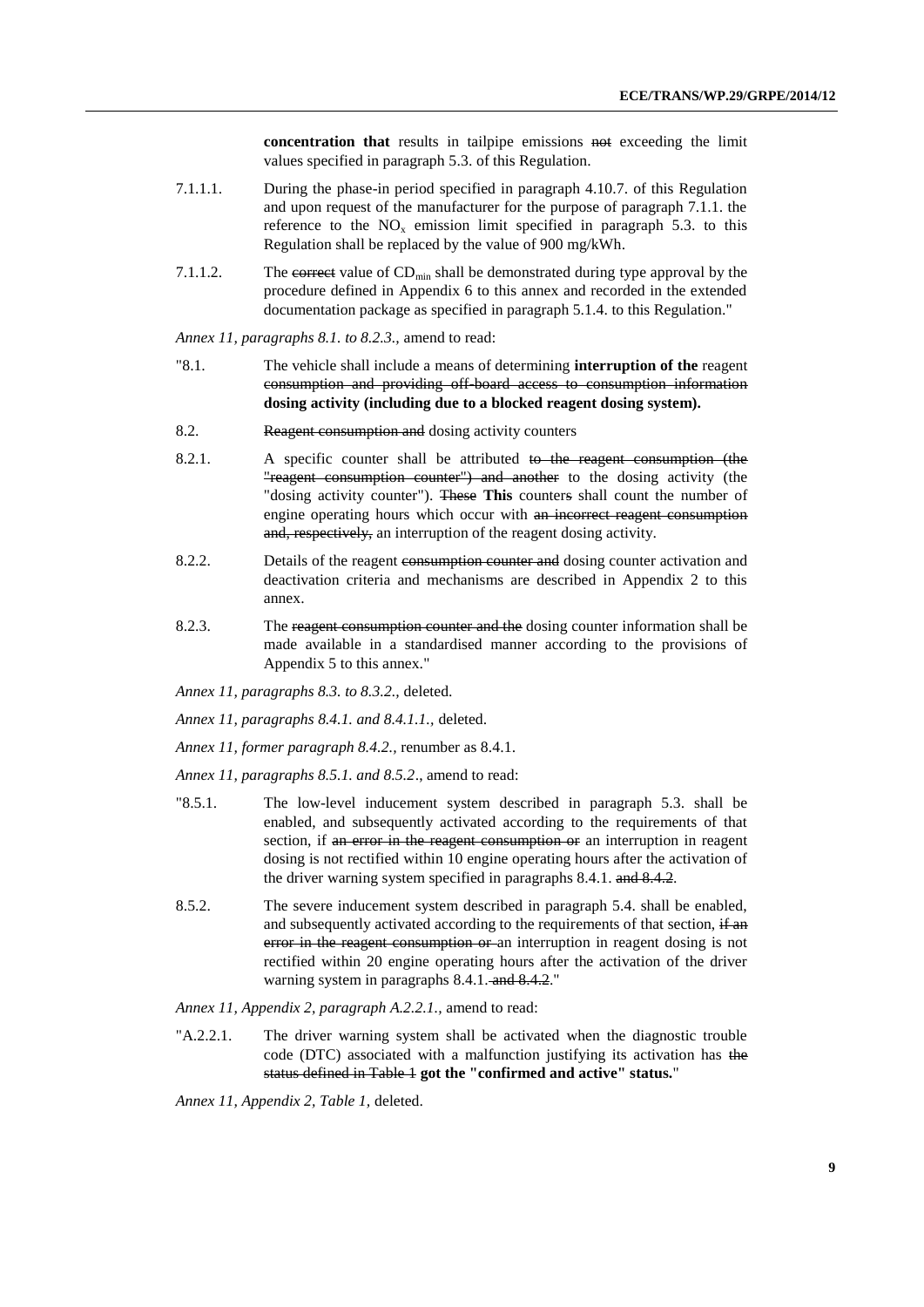*Annex 11, Appendix 2, paragraph A.2.4.1.1.,* amend to read:

- $A.2.4.1.1.$  To comply with the requirements of this annex, the system shall contain  $\theta$ least 5 **separate** counters to record the number of hours during which the engine has been operated while the system has detected any of the following:
	- (a) An incorrect reagent quality;
	- (b) An incorrect reagent consumption;
	- $\left(\frac{e}{e}\right)$  An interruption of reagent dosing activity;
	- (d)**(c)** An impeded EGR valve;
	- (e)**(d)** A failure of the monitoring system as defined of paragraph 9.1. (b) of this annex"

*Annex 11, Appendix 2, Table 2,* amend to read:

#### "Table 2

#### **Counters and inducement**

|                                   | DTC status for first<br>activation of the counter     | Counter value for<br>low-level<br>inducement | Counter value for<br>severe inducement | Frozen value held by the<br>counter during the period<br>just after severe<br>inducement |
|-----------------------------------|-------------------------------------------------------|----------------------------------------------|----------------------------------------|------------------------------------------------------------------------------------------|
| Reagent<br>quality counter        | Confirmed and<br>active                               | 10 hours                                     | 20 hours                               | 18 hours                                                                                 |
| Reagent<br>consumption<br>counter | Potential or<br>confirmed and active<br>(see Table 1) | $10$ hours                                   | $20$ hours                             | 18 hours                                                                                 |
| Dosing counter                    | Confirmed and<br>active                               | 10 hours                                     | 20 hours                               | 18 hours                                                                                 |
| EGR valve<br>counter              | Confirmed and<br>active                               | 36 hours                                     | 100 hours                              | 95 hours                                                                                 |
| Monitoring<br>system counter      | Confirmed and<br>active                               | 36 hours                                     | 100 hours                              | 95 hours                                                                                 |

"

# **II. Justification**

1. The proposed amendments aim at transposing into Regulation No. 49 rev.6 the provisions regarding OTLs that are specified in Regulation (EU) 133/2014 and not yet included in Regulation No. 49 and the decision of the EU Commission regarding the date of introduction of the PM OTLs.

2. The proposed amendments aim at introducing into Annexes 9A and 9B of Regulation No. 49 rev.6 the OBD provisions necessary for the type-approval of stop-start and hybrid vehicles

3. The proposed amendments aim at adapting to the current state of technology the requirements regarding NOx control. In particular, it proposed to delete the requirements related to the monitoring of the reagent consumed from the reagent tank, thereby without taking any risk of penalising the Environment: